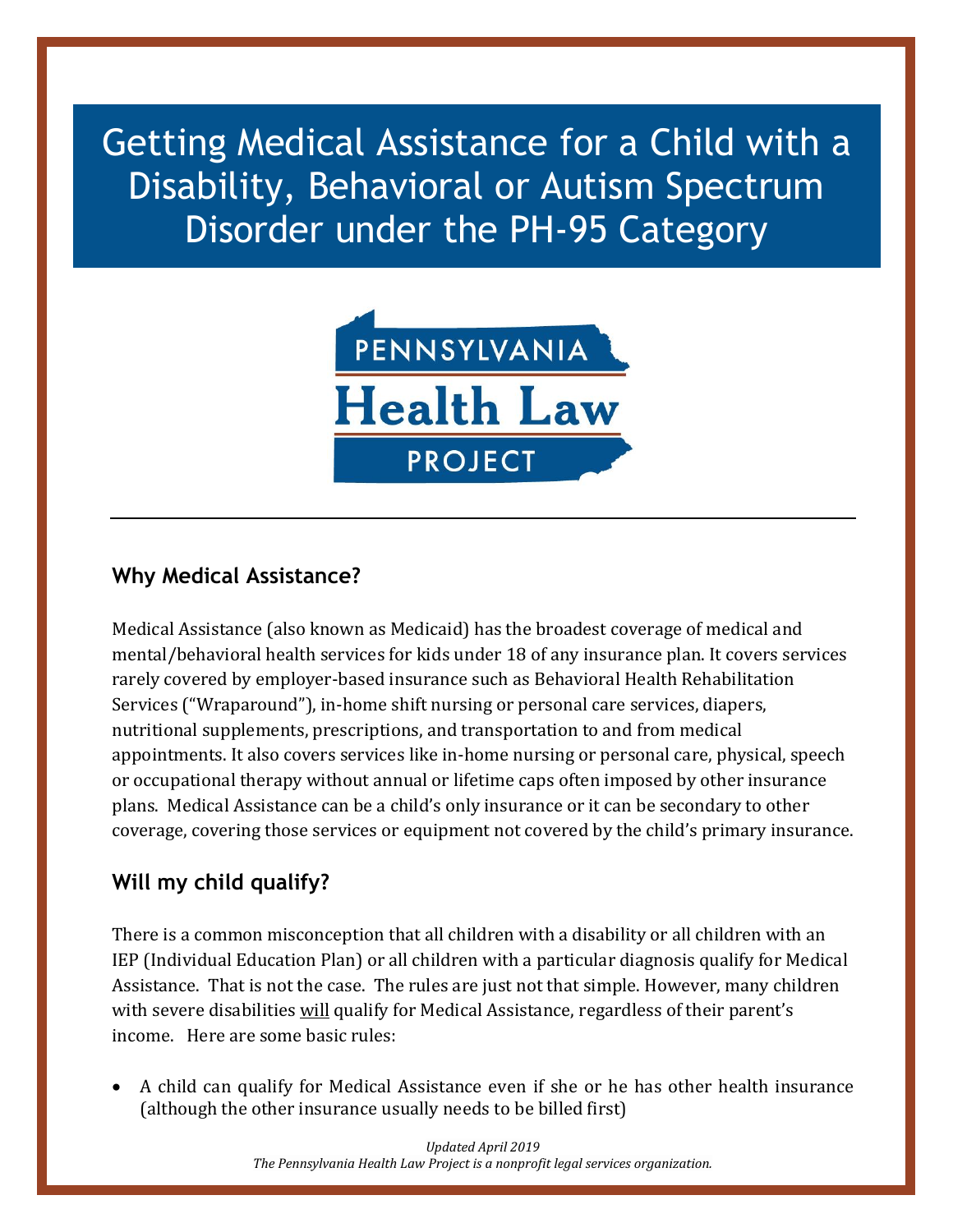- The assets of the parent(s), guardians and the child (money in the bank, stocks bonds etc.) DO NOT count in determining eligibility for Medical Assistance.
- The income of caregivers and guardians other than the parents DO NOT count.
- The income of the parent(s) DO NOT count if the child's condition meets certain disability standards.

This guide explains the rules that apply to children with physical disabilities or behavioral disorders. Note: This guide does not deal with the eligibility for Medical Assistance of children who are in foster care or otherwise in custody of a county children and youth agency.

# **Eligibility requirements for PH-95 Medical Assistance**

- **Age:** Under 18.
- **Disability:** Child must meet the Social Security disability guidelines (see below).
- **Resources** (assets): Not considered (neither the parent's nor the child's).
- **Income:** Income of the parents or other caregivers is NOT counted. However, income which is legally considered to be the child's IS counted, with some exceptions noted below. The maximum amount of countable income a child with severe disabilities can have and still get Medical Assistance under PH-95 is \$1,041 per month in 2019 (it goes up some each year). However, not all income is counted, and significant deductions are taken. **Note:** even though parental/caregiver income does not count in the eligibility determination for PH-95, the County Assistance Office will still require the parents to submit proof of their income.

### What income is counted:

- ❖ **Interest or dividends** on bank accounts, stocks, bonds, CDs or other investments which are in the child's name (reported to the IRS under the child's Social Security number). The principal (the amount on which the interest or dividend is paid) is not counted (it is considered a resource which is exempt).
- ❖ **Earnings from child's job**: If the child is working, a portion of those earnings are counted. However, a child that earns enough to be over the income limit would probably not qualify for Medical Assistance under this category anyway because they probably would not meet the disability guidelines. If the child is employed, call us for more information at 1-800-274-3258.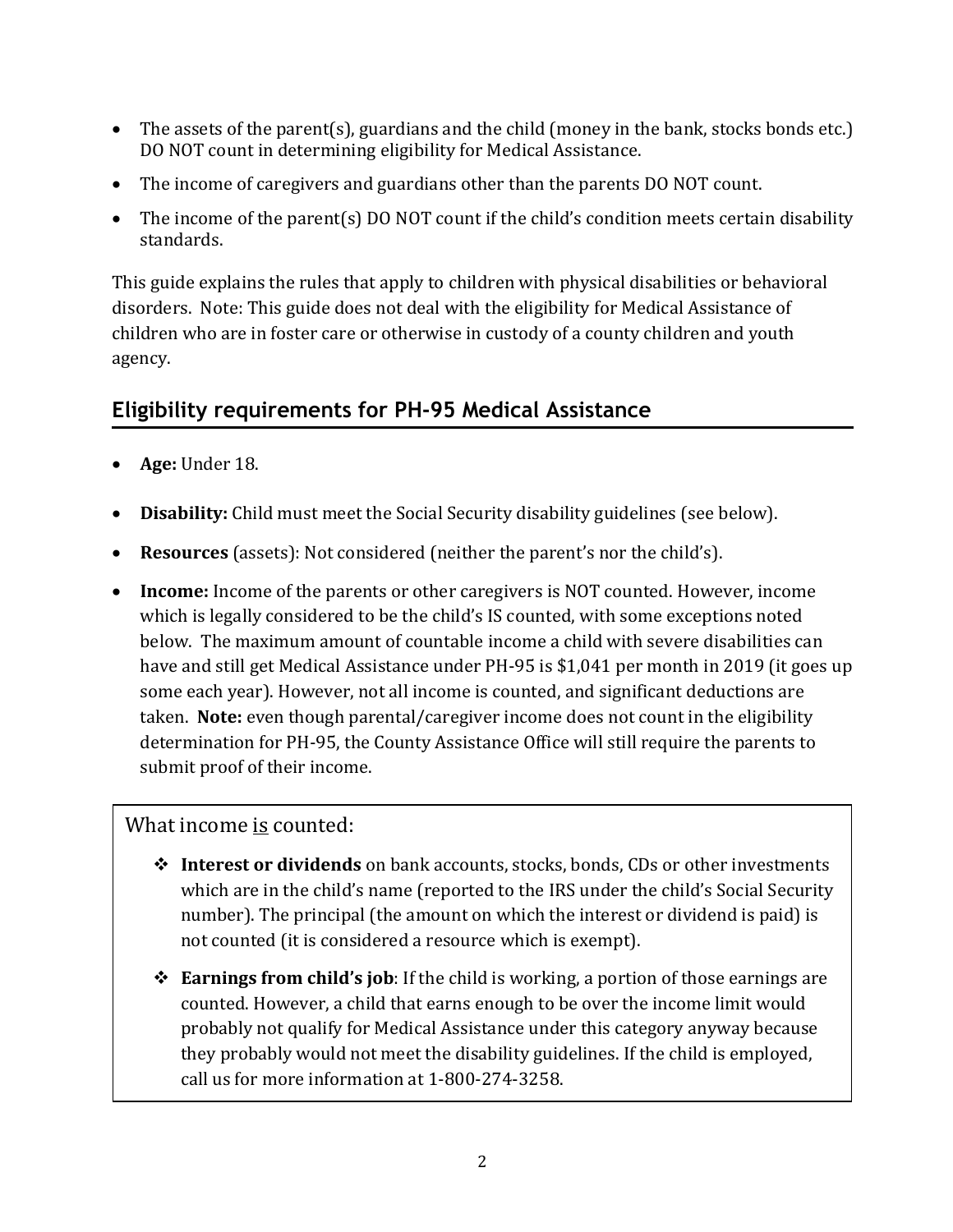# What income is not counted:

- ❖ **Social Security:** "Child's benefits" or "survivors benefits" (not SSI) which are based on the past earnings of a deceased, disabled or retired parent will not be counted. See DPW Medical Assistance Eligibility Handbook §315.4 .
- ❖ **Court ordered child support:** Medical Assistance used to count child support payments on the grounds that child support was legally income to the child, not the parent (and only parental income is disregarded under the loophole). However, effective September 1, 2000, Medical Assistance no longer counts child support for children who meet the disability standards provided the support is court ordered (it remains counted for non-disabled children). This change is documented in Operations Memorandum 000-806 revised 09-01-00 issued 8-31- 2000 effective 9-1-00.
- ❖ **Inheritances & payouts on life insurance policies:** These can be counted as resources, rather than income. Medical Assistance Eligibility Handbook §319.62 The advantage to children in having this money considered as a resource is that there is no resource limit for anyone under 21. Therefore inheritances & payouts on life insurance policies should not affect Medical Assistance eligibility for anyone under 21.
- ❖ **"Special Needs" Trusts:** Certain trusts, known as "special needs trusts" are not counted. The rules about how trust funds affect Medical Assistance eligibility depend on how the trust is set up and are too complex to set out here. Please contact the lawyer who helped establish the trust or a lawyer who specializes is trust and estate planning.

# **How to Apply for PH-95 Medical Assistance**

### **1. Get the child's birth certificate**

To obtain an official copy of a birth certificate for a child born in Pennsylvania, call the Department of Health Division of Vital Records at 724-656-3100 or 844-228-3516. Or visit [www.health.pa.gov/topics/certificates/Pages/Birth-Certificates.aspx.](http://www.health.pa.gov/topics/certificates/Pages/Birth-Certificates.aspx)

### **2. Get the child's Social Security card**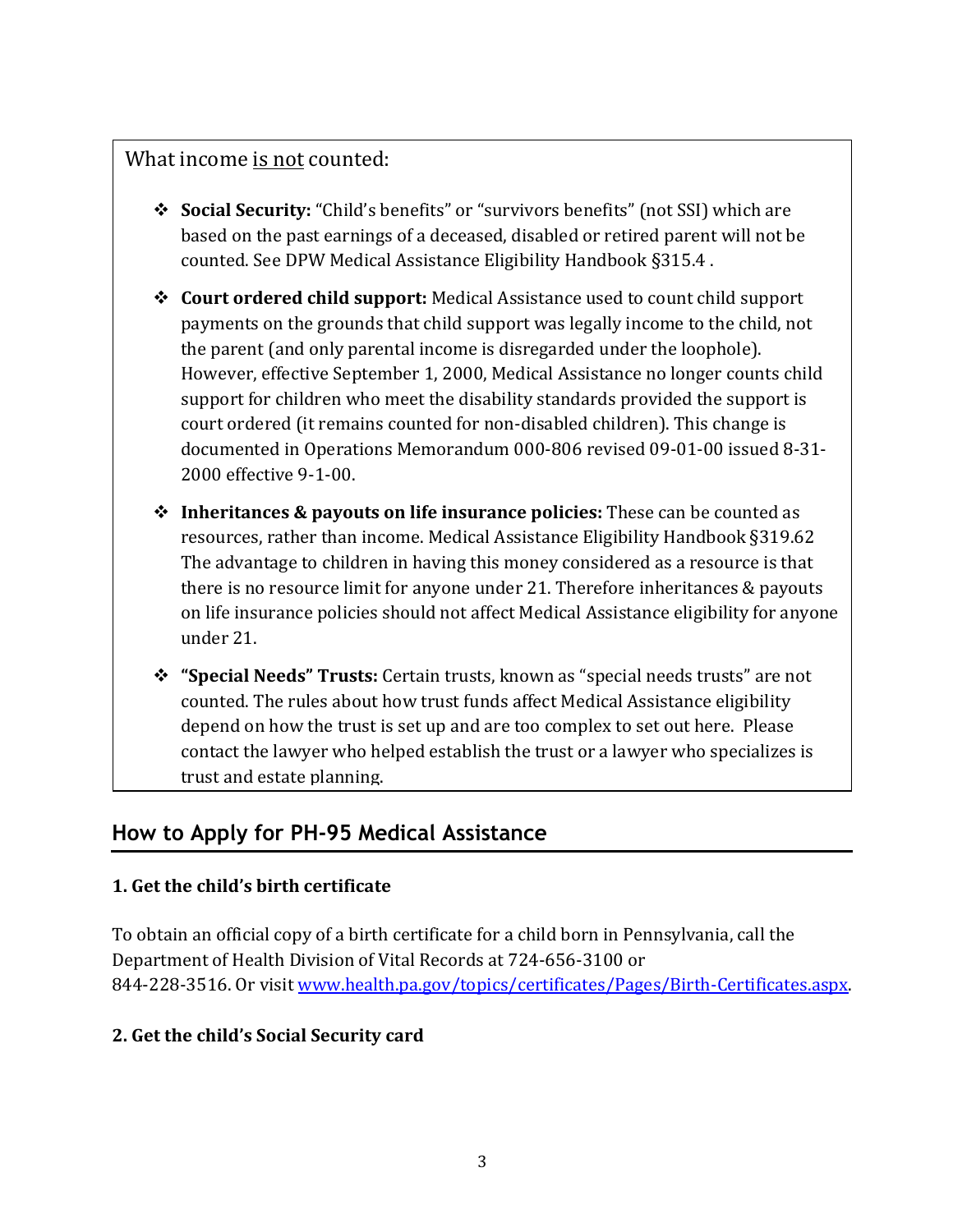If the child doesn't have one or needs a replacement, get an application for a card from the local Social Security office (Form SS-5). Call 800-772-1213 (TTY 800-325-0778) for more information or go to [http://www.ssa.gov/replace\\_sscard.html](http://www.ssa.gov/replace_sscard.html)

#### **3. Assemble documentation of the child's disability or condition**

While Social Security will do this for families applying for SSI, it is the parent/guardian's responsibility to do this when applying for Medical Assistance under PH-95. Remember that unless the child is found to meet the disability standards, the income of the parent/guardian will be counted. The people who make the disability determinations will not examine or evaluate the child. If the problem or limitation is not documented, it will not be considered and the child may not be found eligible for MA because of this.

### **4. The disability standard (what you need to document)**

It is not enough for a child to have a disability, a specific diagnosis, or an IEP in order to qualify for Medical Assistance under PH-95. The child's disability or condition must meet the Social Security childhood disability standards. Those standards, called the "Childhood Listings of Impairments", can be found at:

[www.socialsecurity.gov/disability/professionals/bluebook/ChildhoodListings.htm](http://www.socialsecurity.gov/disability/professionals/bluebook/ChildhoodListings.htm). The standards vary depending on the "body system" that is affected by the disability or condition. You will need to find the body system that is affected by your child's disability/condition to determine which of the standards apply.

In general, the disability standards consider the extent to which the child's disability/condition limits the child's ability to perform basic functions (appropriate for his/her age group). These basic functions include physical and neurological functioning (ability to walk, talk, feed oneself, etc.), sensory functioning (ability to see or hear), cognitive functioning (ability to learn and understand) and psychological functioning (ability to develop and maintain relationships with others, avoid violent behavior and dangerous situations, etc.)

You should **not** try to determine whether your child's condition meets the disability standard in the Listings. The usefulness of the Listings to parents is to determine what they will need to document. In other words, do not decide not to appeal simply because you don't think your child meets the standards found in the Listings.

In most cases, it is necessary to document the nature, severity, frequency and duration of the limitation(s) in addition to the medical or psychiatric condition that causes the limitation(s). Important sources of documentation include the child's doctors, therapists, teachers,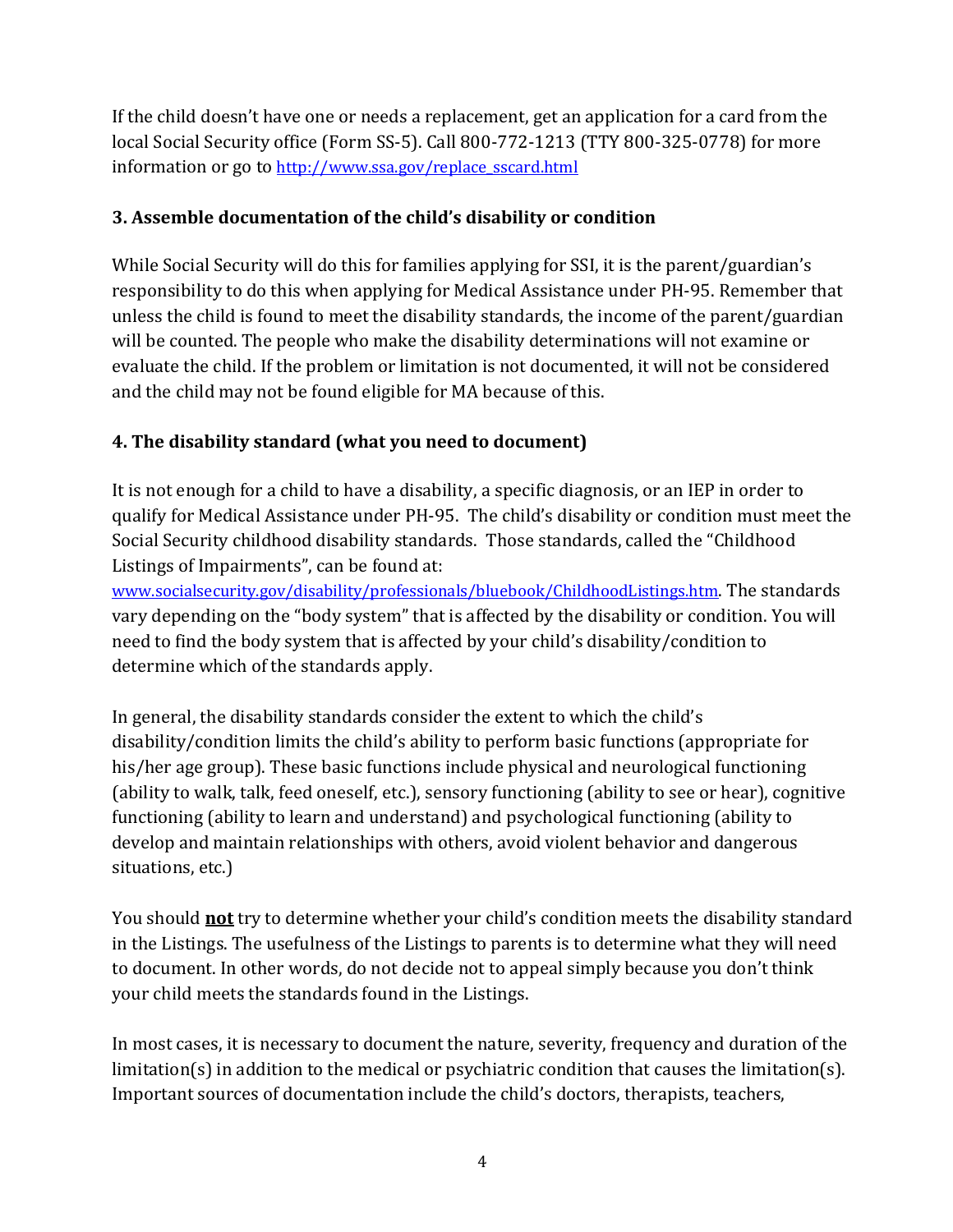guidance counselors and school records (including the Comprehensive Evaluation Report, the Multidisciplinary Evaluation or "MDE", report cards and attendance records). IEPs are not enough because they focus on educational issues, which are not the primary focus of the Social Security disability standards.

#### **5. Submit an Application for Medical Assistance**

You can apply for MA using any of the following methods:

- 1. **Online** at COMPASS: [www.compass.state.pa.us](http://www.compass.state.pa.us/)
- 2. **By phone**: 866-550-4355 (TTY 800-451-5886)
- 3. **By certified mail** using the paper application (download it here: [http://services.dpw.state.pa.us/oimpolicymanuals/ma/PA\\_600\\_CH.pdf\)](http://services.dpw.state.pa.us/oimpolicymanuals/ma/PA_600_CH.pdf)
- 4. **In person** at your local County Assistance Office.

#### **6. Get an SSI eligibility determination**

SSI (Supplemental Security Income) is a program administered by Social Security that provides a monthly payment plus automatic Medical Assistance coverage to persons who meet Social Security's disability criteria and have low incomes and assets. Even if the family is not seeking SSI, the County Assistance Office may require that you get a determination from Social Security as to the child's eligibility for SSI, as part of the PH-95 application process. See 55 Pa. Code §141.21(n)(2). Unlike Medical Assistance under PH-95, parental and stepparent income and assets DO count in determining eligibility for SSI. However, Medical Assistance under PH-95 will not be denied if parental income or assets exceed the SSI limits. Therefore, it is sufficient to get a denial for SSI from Social Security so long as the denial is on the basis of income or assets, and not because Social Security has determined the child does not meet the disability requirements. The SSI eligibility screening can be done with a simple phone call in most cases. To get a determination as to whether the child meets the income and resource requirements for SSI, you should do the following:

• Call Social Security at 1-800-772-1213. When you hear the recorded message, choose the option that allows you to get a live Social Security representative. The parent/guardian should ask the Social Security representative that they would like to have an appointment set up for an SSI financial eligibility screening over the phone. Some representatives will give you a date and time when a Social Security representative will call to take the necessary information to make a determination on financial eligibility for SSI. Unfortunately, there does not appear to be a clear policy or practice regarding phone interviews so you may need to go into your local Social Security office to make an SSI application. To find the closest Social Security Office, call 1-800-772-1213 or go to <https://secure.ssa.gov/apps6z/FOLO/fo001.jsp> on the web.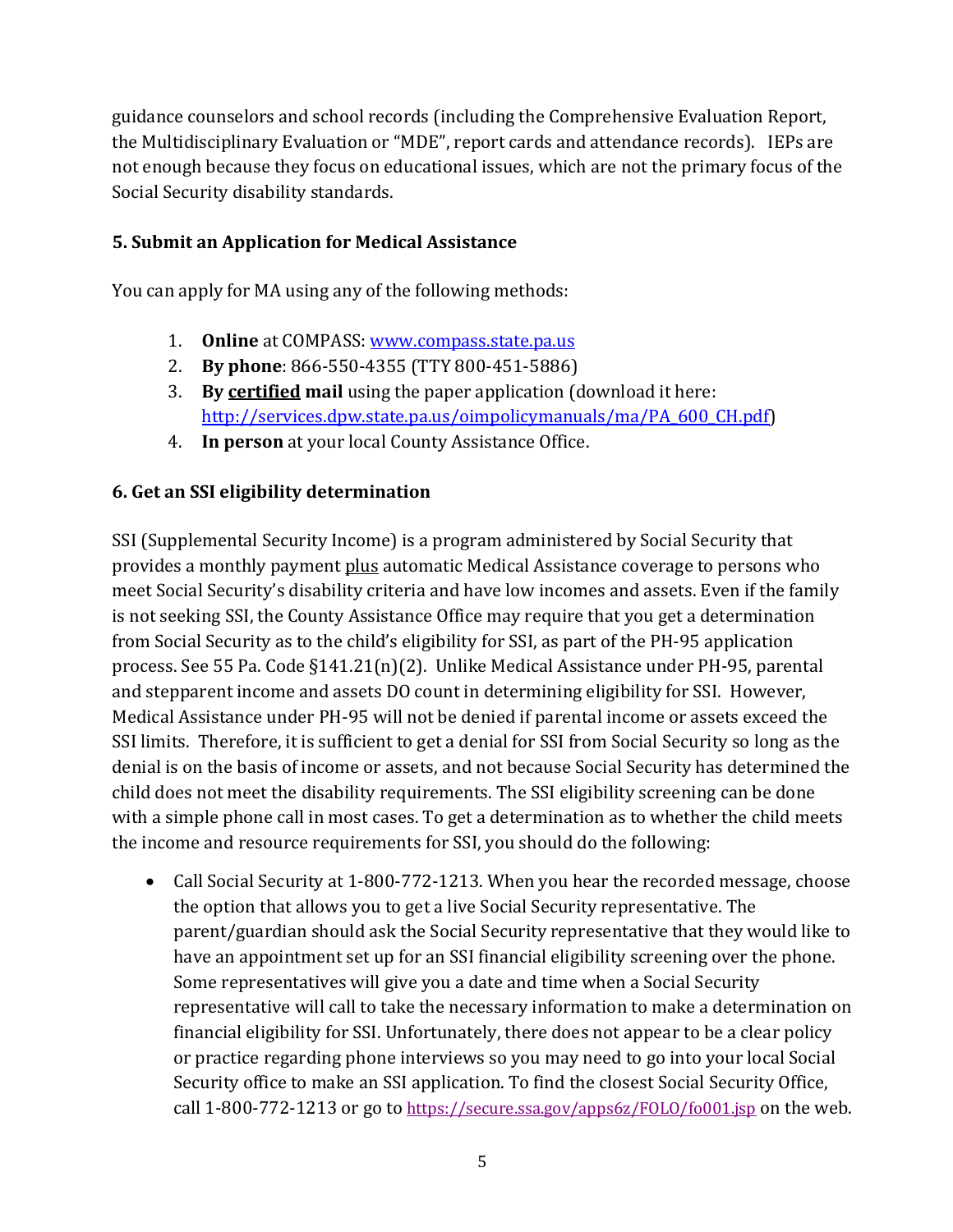- Remember that parent's and stepparent's income and assets count for SSI so be sure to have pay stubs, bank statements and other income and resource records available on the date Social Security calls back.
- If the Social Security representative determines that the parent/stepparent/child's income or resources are over the SSI limits, ask the representative to send a written letter to that effect. Keep that letter to submit to the County Assistance Office as proof that the child was denied SSI.

If the child had been on SSI recently (in the last year or so) and was terminated due to parental income or resources of the parent(s) or child, the County Assistance Office will usually accept the fact that the child had been on SSI as proof the child meets the Social Security disability standards so long as the child was not terminated on grounds that he/she was no longer disabled.

**Tip:** If the child was terminated on the grounds that he/she no longer meets the disability standards, it is essential that the parent/guardian appeal the SSI termination (they have 65 days from the date on the SSI termination notice to do so). Otherwise, the determination of Social Security that the child does not meet the disability standards will be binding on Medical Assistance and the child will not qualify under category PH-95.

# **What if I call Social Security, and find that my child qualifies for SSI?**

In some cases, the parent/stepparent/child's income is within the SSI limits. In that case, the parent will have to file a full SSI application at their local Social Security office and Social Security will determine whether the child meets the disability guidelines. Note that if Social Security determines that the child does not meet the disability guidelines, the child will not be eligible for either SSI or for Medical Assistance under the PH-95 (loophole) category although the child may be eligible under a different category of Medical Assistance, like Healthy Beginnings, where disability is not a requirement but parental income is counted. Therefore, if the child is found not to meet the SSI disability guidelines and does not qualify for Medical Assistance under one of the "non-disabled" categories, it is critical that the parent/guardian **appeal** Social Security's decision.

### **Necessary documentation**

- The **child's Social Security card** (or receipt from Social Security that an application for a card has been filed);
- The **child's birth certificate** (original or State-certified copy—not a photocopy) or some acceptable alternative;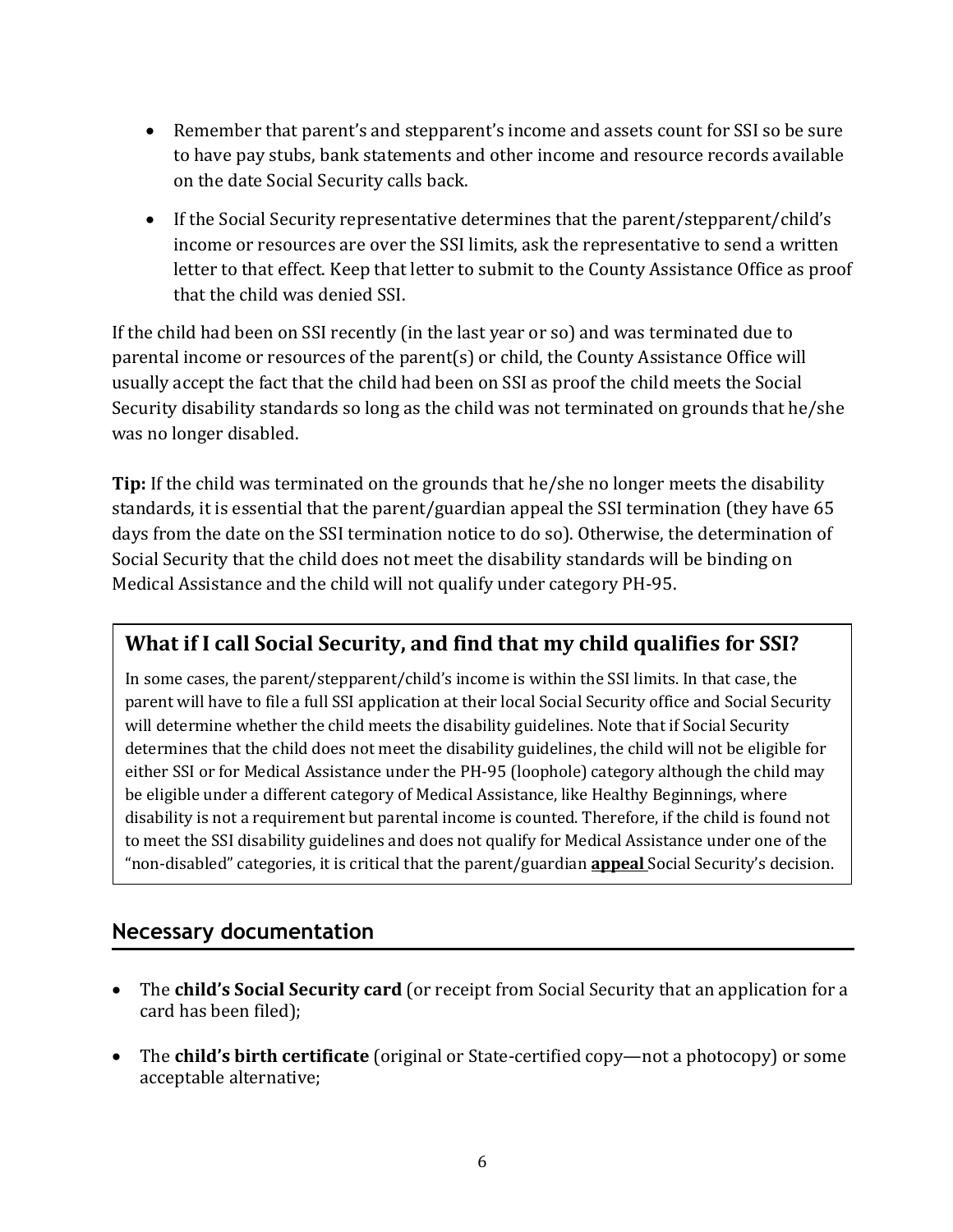- For non-citizens, **proof of immigration status**;
- Some **proof of address** (usually the parent/guardian's driver's license if the address is current, or a utility bill);
- **Documentation of income in the child's name** (Social Security notices or photocopies of checks, child support orders or statements from Domestic Relations, bank statements or other statements showing interest, dividends or earnings on bank accounts or other investments);
- **Pay stubs or other documentation of parental income**. Even though parental income does not count, documentation of that income is required by state law. The CAO can deny the PH-95 application if parental income is not reported.
- **Documentation of the nature and extent of the child's disability or condition** or, for a child recently on SSI, an SSI termination notice, if the grounds for termination were excess income or resources, not lack of disability;
- If requested by the County Assistance Office, **documentation that the child does not qualify for SSI** (see above; this will be a letter from Social Security);
- **Health insurance policy numbers** (or a copy of the card) of any insurance under which the child is covered; and
- **Car insurance policy number** (if the parent(s) have a car this is needed because car insurance often provides coverage of health care expenses related to an automobile accident);
- **Citizenship Documentation-** Parents will need to fill out the "Citizenship and Identify Information" form PA 1809 for their child. Other household members do not have to be listed on the form unless you are also applying for Medical Assistance for them. Parents will also have to fill out and sign an "Affidavit Attesting to Identity of Minor Child". The form asks for the signature of a witness but does not need to be notarized.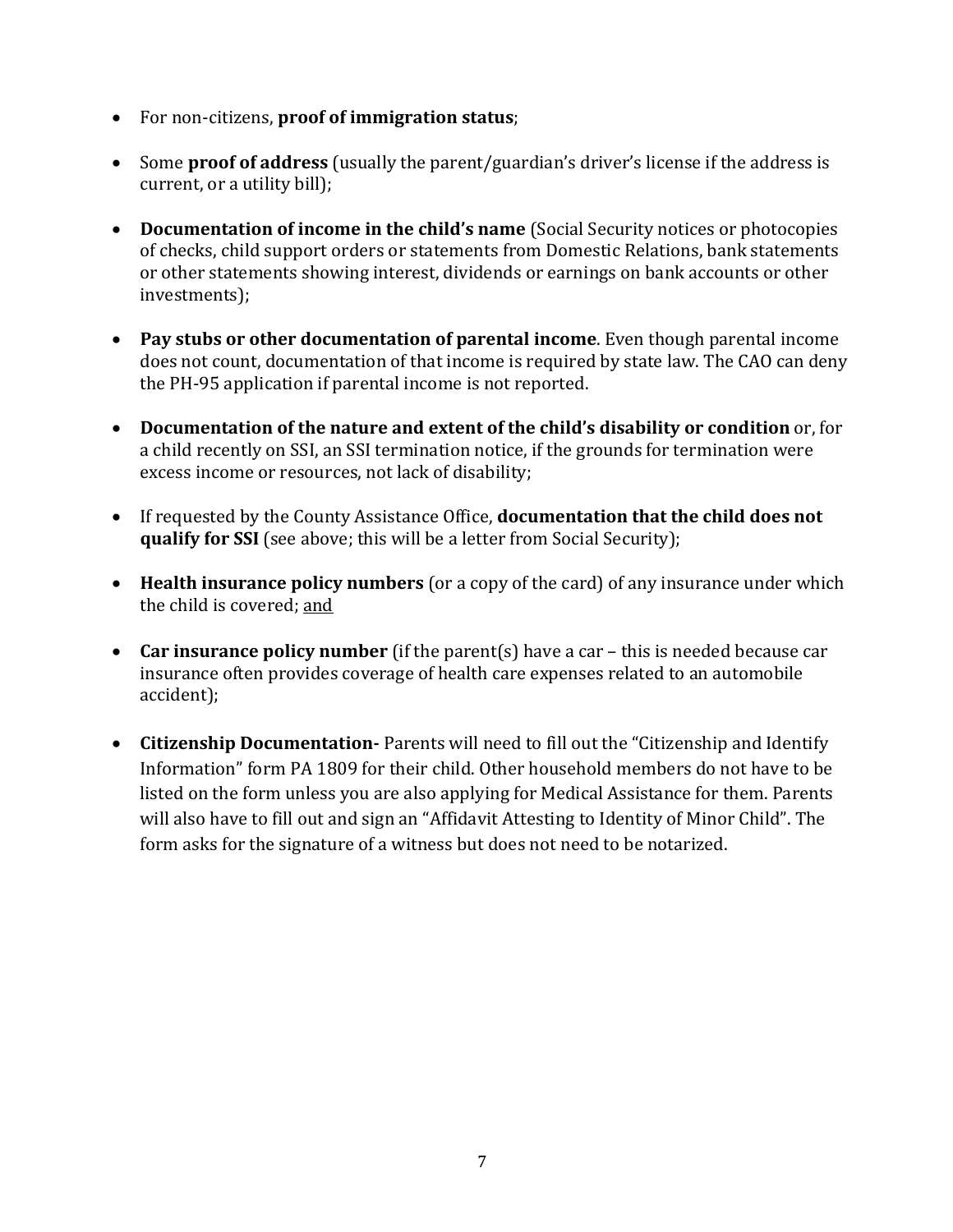#### **Authorization to Release Information - Form PA 4**

Caseworkers will usually insist the parent/caregiver sign a blanket release form which allows DHS to contact employers, banks, etc. to obtain financial information relevant to the child's application for Medical Assistance. State regulations require a parent/caregiver to sign this release form in regard to "information about…the applicant or recipient…." 55 PA. Code §201.4 (1)(ii). State regulations state that "the applicant" includes "The adult with whom an unemancipated minor lives…." 55 PA. Code §123.82. *Therefore, the parent/caregiver is legally obligated to sign the PA 4 form to release information regarding both the child and the parent, even though parental income and assets are not relevant for eligibility purposes.* 

## **What happens next for Medical Assistance?**

#### **Determining disability**

Once the application and necessary documentation has been submitted, the caseworker at the County Assistance Office has authority to immediately find that the child meets the disability standards, pending a final decision by the Medical Review Team (which takes months), if, based on the documentation provided by the parent/guardian, the child "appears to be disabled". This is authorized by Medical Assistance Eligibility Handbook §305.26. This is known as "presumptive eligibility" and is very common if good documentation is provided. If the caseworker doesn't feel comfortable making the "presumptive eligibility" disability determination him/herself, ask the caseworker to transfer the case to the "DAP Unit" (Disability Advocacy Program Unit) at the County Assistance Office. The DAP Unit is comprised of workers specially trained in the disability standards. They will usually review the medical or psychiatric documentation, and may request that the parent/guardian get additional documentation or come in for an interview.

If the caseworker or the worker from the "DAP Unit" finds the child "presumptively eligible", the caseworker can authorize Medical Assistance immediately. A Medical Assistance ID card (a.k.a. "Access Card") should arrive in 1 to 2 weeks. If the child needs services under Medical Assistance before that, the parent/caregiver should ask the caseworker for the child's Medical Assistance ID#, card issue #, category and program status code. With those numbers, most providers are willing to start serving the child under Medical Assistance without waiting for the official ID card ("known as the Access card). If the provider insists on an official card, the parent/caretaker can request a Temporary ACCESS Card (TAC)from the caseworker at the CAO. An Interim Medical Card can be done in a day. The caseworker cannot require documentation of a medical appointment. The statement of the parent/caregiver that there is an immediate need for the card is sufficient. Medical Assistance Eligibility Handbook §380.4.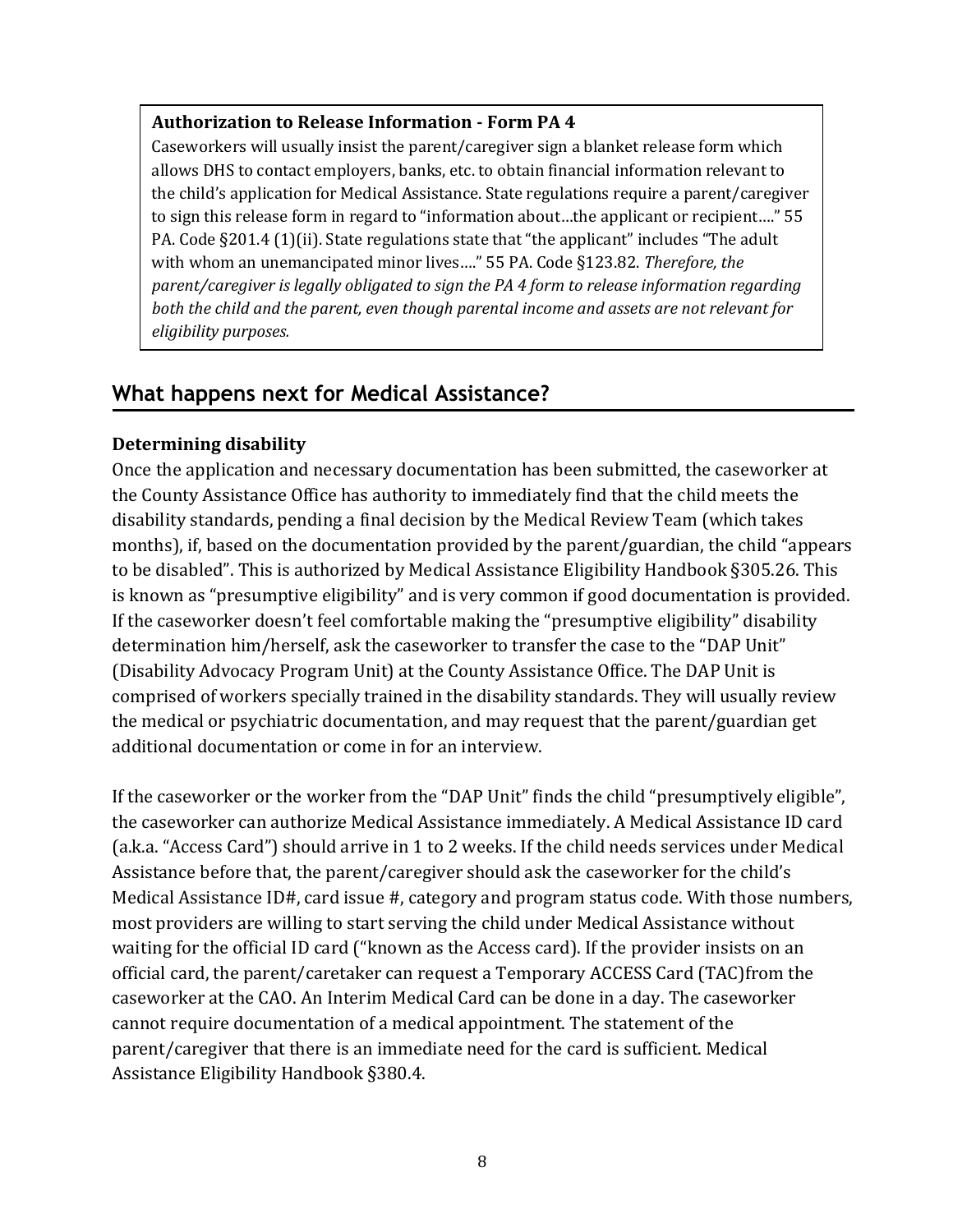Once the case has been authorized, the caseworker is supposed to transfer the case to the DAP Unit to review the medical or psychiatric documentation if they have not already done so. After that, the DAP Unit is supposed to send the documentation to an agency under contract with Medical Assistance, know as the Medical Review Team ("MRT") which makes the final decision as to whether the documentation shows that the child meets the disability standards. If the MRT decides that the child's documented condition does not meet the disability standards, the County Assistance Office will terminate the child's Medical Assistance unless the child is eligible under another category. However, the parent/caregiver can appeal the MRT's decision and if the County Assistance Office receives their appeal within 10 days of the termination notice being mailed, the termination cannot go through until after the family has had a hearing and gets a hearing decision. (Of course, if the parent/caretaker wins, the termination won't go through at all.) The termination notice explains how to appeal.

### **Enrolling in a Managed Care Organization (MCO)**

With a limited exception for kids in a program called "HIPP", all children are required to enroll into a Managed Care Organization (MCO) that has a contract with Medical Assistance. All health care services the child needs (other than behavioral health services) are obtained through the MCO.

If a child is placed in the HIPP program, it means Medical Assistance has agreed to pay the premium to add the child to the parent's health insurance. Children in HIPP are exempt from MCO enrollment and instead receive their health care benefits and services through regular Medical Assistance (ACCESS).

The parent can choose from one of 3-5 MCOs operating in the family's area. If the parent does not choose, Medical Assistance will pick the MCO for them. The parent is also asked to choose a primary care physician for their child. If the parent does not choose, the MCO will assign the child to one. For more information about MCOs in each area of the state, go to [http://www.healthchoices.pa.gov/info/about/physical/index.htm.](http://www.healthchoices.pa.gov/info/about/physical/index.htm)

Coverage for behavioral health services for all children comes through a separate entity called a "Behavioral Health Managed Care Organization (BH-MCO)" which has a contract with the county MH/ID agency. Each county has a designated BH-MCO. To view a listing of BH-MCOs by county, go to [http://www.healthchoices.pa.gov/providers/about/behavioral.](http://www.healthchoices.pa.gov/providers/about/behavioral)

# **What if I need more help?**

If you have questions about Medical Assistance, or if your child's application is denied, call the Pennsylvania Health Law Project's Helpline at 1-800-274-3258 for free legal help.